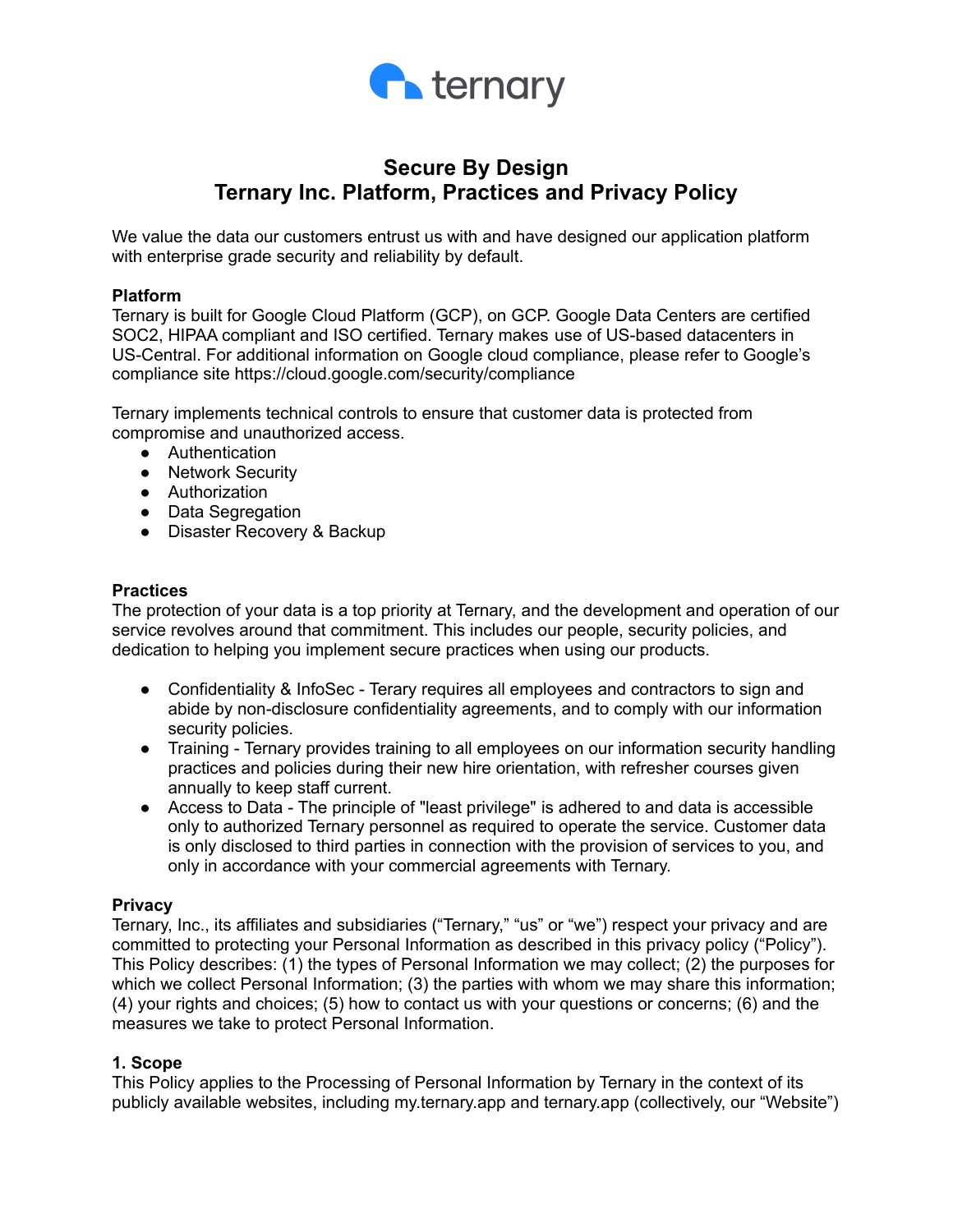and in connection with its customer, partner, and vendor relationships ("Business Data"). Ternary is the data controller for the processing of Personal Information on our Website and for the processing of Business Data. In addition, Ternary obtains, processes and hosts Personal Information and Google cloud billing data via its commercial hosted software applications (collectively, the "Software Services") provided to its customers who subscribe to those Software Services ("Customers"). When providing the Software Services, Ternary is a data processor and only processes Personal Information on behalf and instructions of our Customers, which are data controllers. The agreement between Ternary and our Customers defines the roles and responsibilities of the parties for the processing of Personal Information in the context of the Software Services. For more information on these activities, please refer to the privacy policy of the Customer who submitted your data to our Services.

## **2. Personal Information We May Collect or Receive**

Depending on the context in which you interact with us, we may collect or receive the following types of information, including Personal Information, from and about you: When you submit requests or post materials or inquiries on our Website (including when registering for content such as whitepapers and requesting additional information, services, or support from us), we may collect your name, title, company name, address, phone number, and e-mail address, and certain company information.

When you correspond with us via email, we may collect the Personal Information included in your email.

We may obtain Personal Information from third party business partners such as the contact details of prospects and sale leads from our partners.We may collect Personal Information from our existing and prospective Customers, vendors, and partners:

When Customers register to use the Software Services (and related services, such as training and customer support), we require them to provide us with contact information (such as name, company name, phone number, and e-mail address). They may voluntarily decide to communicate additional Personal Information (such as title, department name, fax number, and additional company information, such as mailing address, annual revenues, number of employees, or industry). We will use the email address provided during the registration process to generate a username and temporary password for Customers. Customers will be invited to log-in to change their password.

We collect information about Customers' use of the Software Services including in a log file (e.g;, when a user logs, its use of the system).

With Customers' consent, we may post Customers' testimonials, which may include

Personal Information such as their name, on the Website about their use of the Software Services.

Customers contact details to send them information about our products or services. Personal Information of Vendors' and Partners' Employees as provided by Vendors or Partner for purposes of the vendor's services or in furtherance of the relevant partner relationship.

#### **3. How We May Use Personal Information**

We may use the information that we collect about you or that you provide to us, including any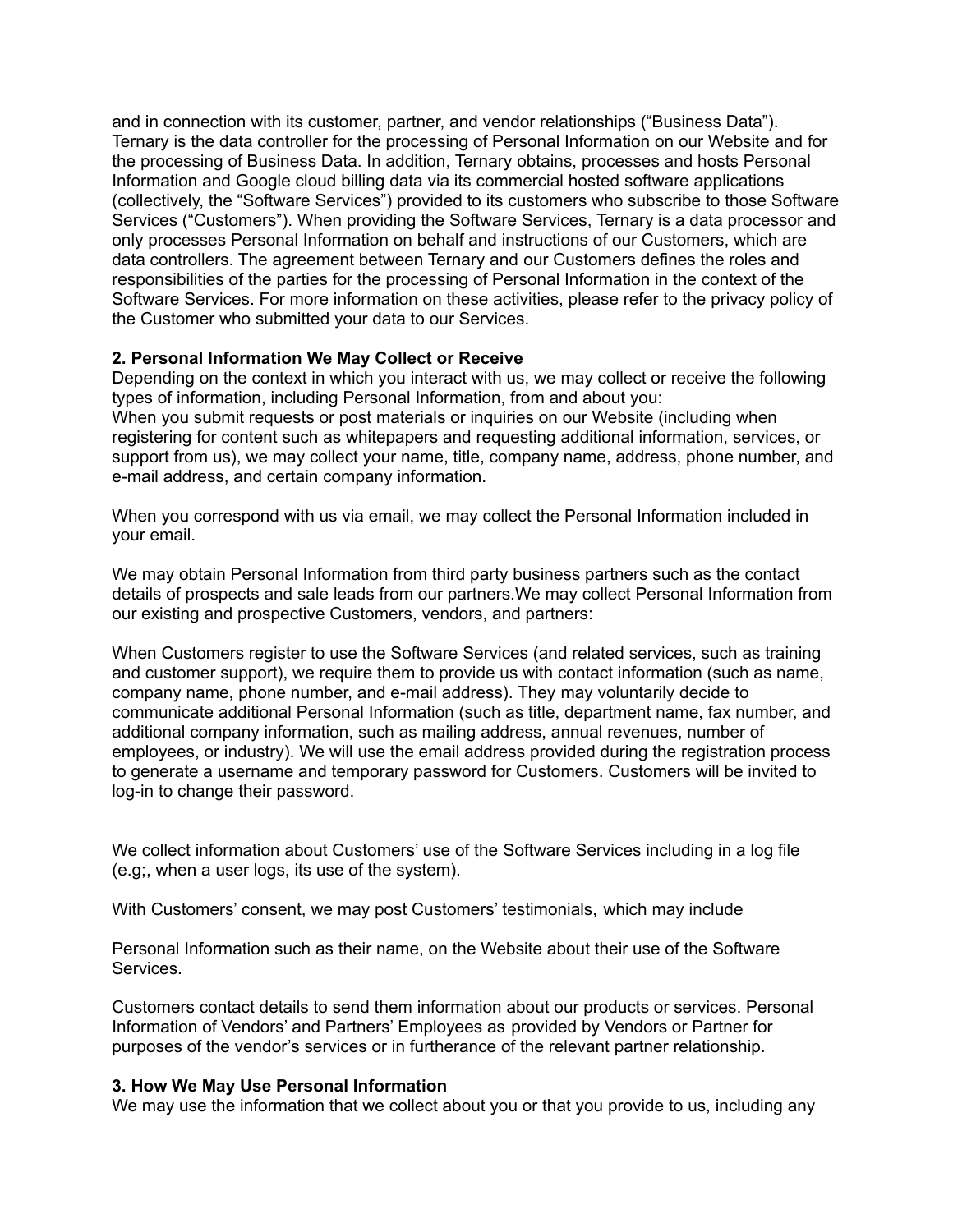Personal Information, in the following ways:

We use data we collect to provide the Website and Software Services that we offer. This includes operating, maintaining, and providing you with all the content and features of the Website and Software Services.

To inform you about Ternary and our products, services and partners, including to send you marketing promotions.

To diagnose and resolve issues with and otherwise improve our Website or Software Services.

To protect the security of our services, employees and users, detect and prevent fraud, and to resolve disputes.

To send administrative information to you, for example, information regarding the services and changes to our terms, conditions, and policies of our Website and Software Services.

To carry out our obligations and enforce our rights arising from any agreements between you and us.

To understand usage patterns on the Website and Software Services.

To set up the Software Services for individuals and their organizations. In connection with prospective service engagements, partnerships or vendor relationships.

## **4. How We May Share Personal Information**

We may disclose your Personal Information as follows:

To our affiliates or subsidiaries as necessary to provide our products and services.

To our service providers in support of our business. We do not authorize these service providers to use or disclose your Personal Information except as necessary to perform certain services on our behalf or comply with legal requirements. We require these service providers to safeguard the privacy and security of personal information they process on our behalf.

To an acquirer, successor, or assignee as part of any merger, acquisition, debt financing, sale of assets, or similar transaction, or in the event of an insolvency, bankruptcy, or receivership in which information is transferred to one or more third parties as one of our business assets.

We also reserve the right to disclose your Personal Information that we believe, in good faith, is appropriate or necessary to (i) take precautions against liability, (ii) protect ourselves or others from fraudulent, abusive, or unlawful uses or activity, (iii) investigate and defend ourselves against any third-party claims or allegations, (iv) protect the security or integrity of the company, or (v) protect our property or other legal rights (including, but not limited to, enforcement of Ternary s Terms of Uses), or the rights, property, or safety of others.

We may disclose your Personal Information if required to do so by law or in the good-faith belief that such action is necessary to comply with applicable laws, in response to a court order, judicial or other government subpoena or warrant, or to otherwise cooperate with law enforcement or other governmental agencies.

We do not share your Personal Information with third parties or unaffiliated companies for their marketing purposes unless you opt in to that sharing.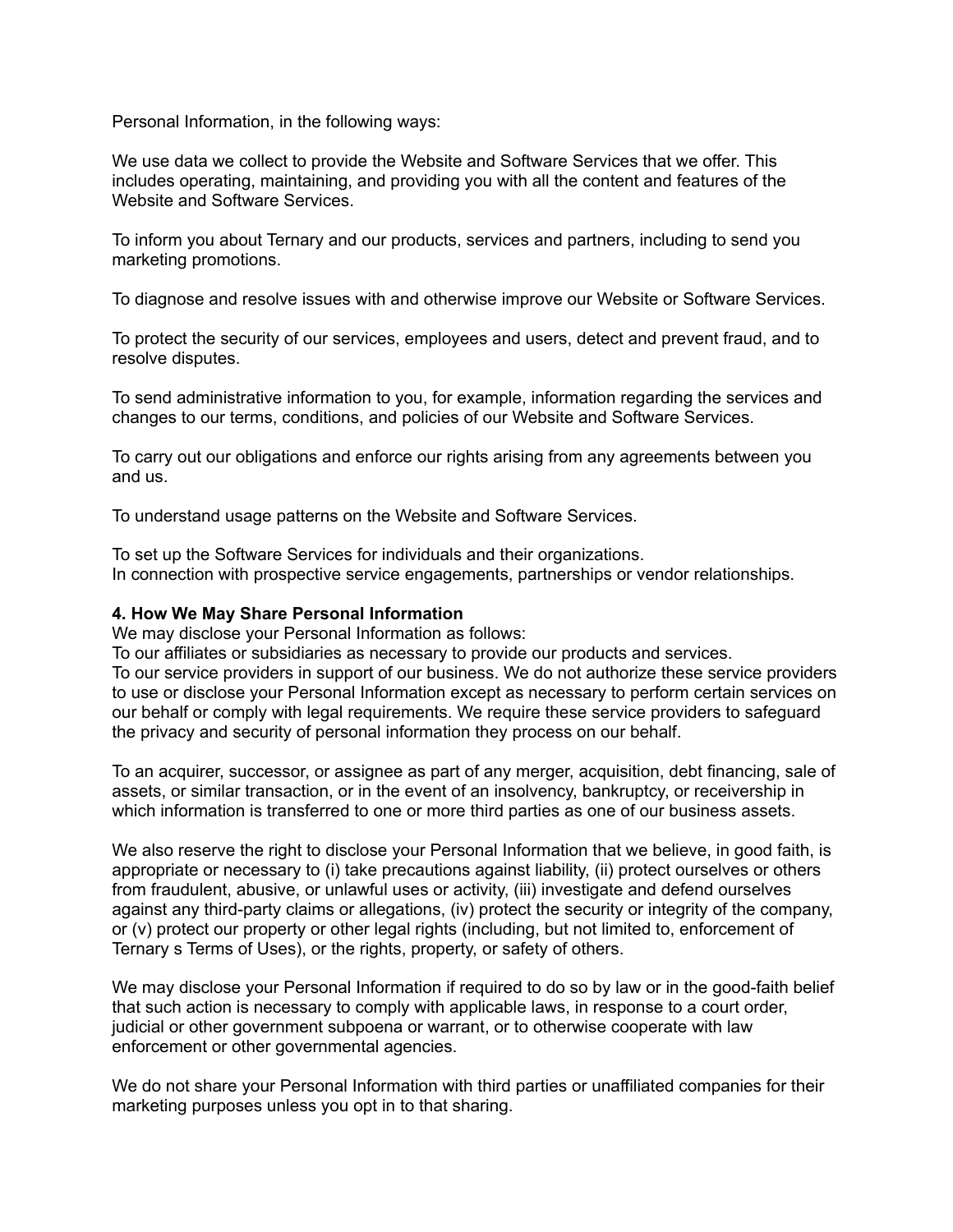## **5. Your Rights and Choices**

We seek to provide you with choices regarding the Personal Information you provide to us.

You can also unsubscribe from e-mail marketing communications by following the instructions contained in the marketing messages you receive. Even if you opt-out or unsubscribe, we can send you certain communications relating to the Service, such as administrative messages that are considered part of your account membership. You cannot opt-out of receiving those messages. Where required under applicable law, we will only send you marketing communications with your consent

Right of access, deletion, correction of your Personal Information. Subject to applicable law, you may have the right to request access to and receive information about the Personal Information we maintain about you, update and correct inaccuracies in your Personal Information, and have the information blocked or deleted, as appropriate. These rights may be limited in some circumstances by local law. To exercise these rights, please contact us as set forth below in the how to contact us section.

Customers account information. You can update, edit or remove your account information at any time by logging into the Website.

If you are a California Resident, see Your California Privacy Rights below at section 7.

If you are in the EU, see the GDPR below at section 6

You can choose not to provide us with your Personal Information, but if you do not provide us with your Personal Information when we request it, we may not be able to provide you with our full range of products and services, or provide a service appropriately tailored to you.

#### **6. GDPR**

The EU General Data Protection Regulation ("GDPR") went into effect on: May 25, 2018 and ushered in the most sweeping set of data protection, privacy and data transfer regulations to date. If a company uses third party data processors to collect, transmit, host or analyze personal data of EU citizens, the GDPR requires the company to use processors who guarantee their ability to implement the technical and organizational requirements of the GDPR. The Ternary branded products, and the processing of customer data within the Ternary branded products, are compliant with the GDPR. To formalize this commitment, we have added the Ternary EU General Data Protection Regulation Provisions to our contractual commitments to our customers. Among other things, these terms obligate Ternary to:

Process personal data based on customer instructions or applicable laws

Ensure that personnel accessing personal data are subject to confidentiality duties Apply technical and administrative measures to protect personal data

Assist customers in responding to requests from individuals about their personal data Assist customers in fulfilling their legal duties including regarding notification of data breach, delete personal data at the conclusion of the contracted services except where retention is required or permitted by law, provide customers with information required to fulfill regulatory and

audit obligations

Obtain customer consent when engaging a subprocessor to process personal data in connection with the Ternary branded products. If you are a current customer you are invited to review the list of subprocessors available and obtain updates via the mechanism described on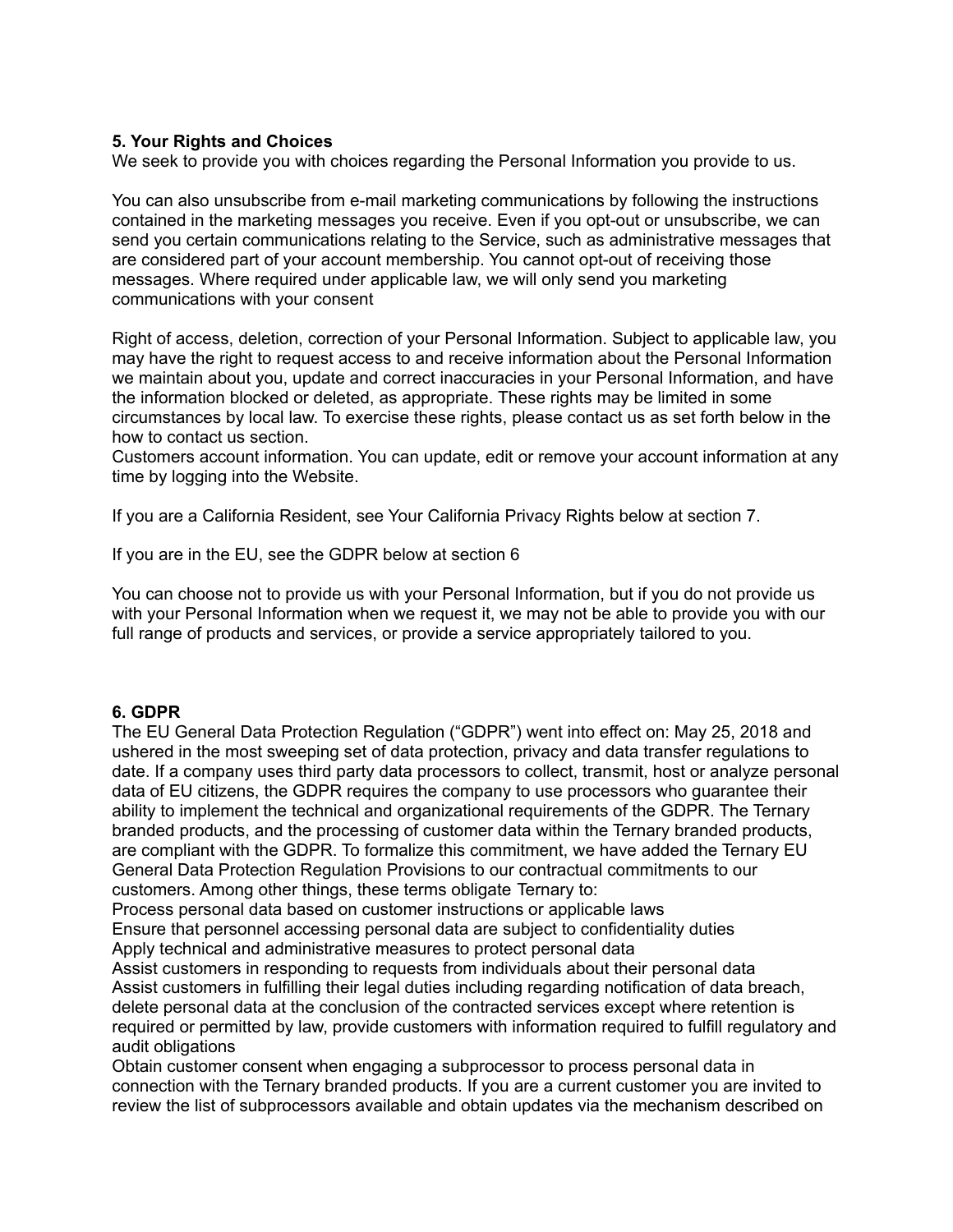that page.We encourage you to review these commitments. They represent a coordinated effort within Ternary to ensure we not only comply with applicable regulation, but also that we maintain our ongoing compliance, security and privacy efforts in general.

## **7. Your California Privacy Rights**

This section provides additional details about the personal information we may collect about California consumers and the rights afforded to them under the California Consumer Privacy Act or "CCPA". For more details about the personal information we have collected over the last 12 months, including the categories of sources, please see the Personal Information We May Collect or Receive (Section 2) above. We collect this information for the business and commercial purposes described in this privacy policy. We share this information with the categories of third parties described in the How We May Share Personal Information (Section 4) above. Ternary does not sell (as the term is defined in the CCPA) the personal information we collect (and will not sell it without providing a right to opt out). Subject to certain limitations, the CCPA provides California consumers a number of rights, specifically:the right to request to know more details about the categories or specific pieces of personal information we collect (including how we use and disclose this information);

to delete their personal information;to opt out of any "sales" that may be occurring; and to not be discriminated against for exercising these rights.

California consumers may make a request pursuant to their rights under the CCPA by contacting us as set out in the How to Contact Us section below. We will verify your request using the information we currently hold about you, including email address. Further information may be required in order to identify you. Consumers can also designate an authorised agent to exercise these rights on their behalf.

# **8. Data Security**

We take reasonable steps given the context of the engagement in which data is provided to protect your Personal Information from loss, misuse, interference, unauthorized access, disclosure, alteration, and destruction. However, the security of information transmitted through the Internet can never be guaranteed and is not entirely within our control. Where you receive a password for access to certain parts of our Website or the Software Services, you are responsible for keeping this password confidential. We ask you not to share your password with anyone.

# **9. Cross-Border Data Transfers**

We may transfer your Personal Information to countries other than the country in which the data was originally collected. Those countries may not have the same data protection laws as the country in which you initially provided that information. When we transfer your Personal Information to other countries, we will protect it as described in this Privacy Policy. To offer our services, we may need to transfer your personal information among several countries where we have employees, facilities or service providers, including the United States, where we are headquartered. By using the Software Services or otherwise providing Personal Information to us, you consent to the transfer of Personal Information to countries outside of your country of residence, including the U.S. If you are located in the EEA, we comply with applicable legal requirements providing adequate protection for the transfer of Personal Information to countries outside of the EEA.

## **11. Links to Other Websites**

Our website may contain links to websites of third parties who: (1) are not affiliated with us; (2) are outside our control; or (3) are not covered by this Policy ("Third-Party Websites"). Links